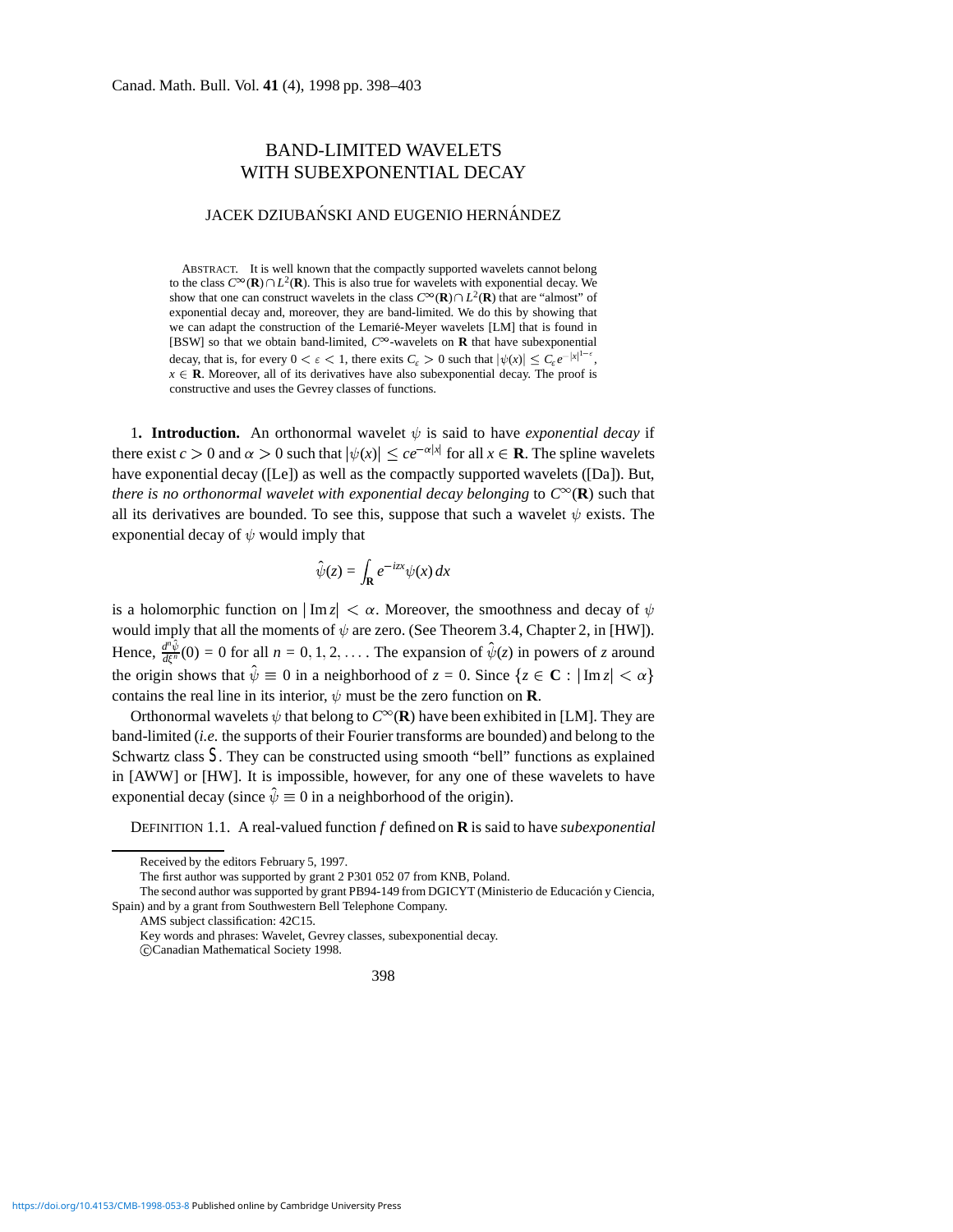*decay* if whenever  $0 < \varepsilon < 1$ , there exists  $C_{\varepsilon} > 0$  such that

$$
|\psi(x)| \leq C_{\varepsilon} e^{-|x|^{1-\varepsilon}}
$$

for all  $x \in \mathbf{R}$ .

We shall show how to construct band-limited, orthonormal wavelets with subexponential decay belonging to  $C^{\infty}(\mathbf{R})$ . The construction is obtained by finding an appropriate "bell" function *b* whose Fourier transform has subexponential decay. This is accomplished by means of the Gevrey classes of functions, whose definition and properties are presented in the next section.

## 2**. The Gevrey classes.**

DEFINITION 2.1. For  $\delta > 0$ , the *Gevrey* class  $\Gamma^{\delta}$  is the set of all  $C^{\infty}$  real-valued functions defined on **R** such that for every compact set  $K \subset \mathbf{R}$  there is a constant  $C_K$ satisfying

$$
|D^{n}f(x)| \leq C_{K}C_{K}^{n}n^{n\delta},
$$

for all  $x \in K$  and for all  $n = 1, 2, 3, \ldots$ .

DEFINITION 2.2. For  $\delta > 0$ , the (*small*) *Gevrey* class  $\gamma^{\delta}$  is the set of all  $C^{\infty}$  real-valued functions defined on **R** such that for every compact set  $K \subset \mathbf{R}$  and every  $\varepsilon > 0$ , there is a constant  $C_{K,\varepsilon}$  satisfying

$$
|D^{n}f(x)| \leq C_{K,\varepsilon} \varepsilon^{n}(n!)^{\delta},
$$

for all  $x \in K$  and for all  $n = 1, 2, 3, \ldots$ .

We have taken the above definitions from [Ho1] (pp. 280–281) and [Ho2] (p. 137). Since  $n! \leq n^n$  it is clear that for every  $\delta > 0$ 

$$
\gamma^{\delta} \subset \Gamma^{\delta}.
$$

LEMMA 2.4. *If*  $0 < \delta' < \delta$  then  $\Gamma^{\delta'} \subset \gamma^{\delta}$ .

PROOF. Let  $K \subset \mathbf{R}$  be compact and  $\varepsilon > 0$ . For  $f \in \Gamma^{\delta'}$  we can find  $C_K > 0$  such that

$$
|D^{n}f(x)|\leq C_{K}C_{K}^{n}n^{\delta n},
$$

for all  $x \in K$  and all  $n = 1, 2, 3, \ldots$  By Stirling's formula  $(n! \sim \sqrt{2\pi n}n^n e^{-n})$  we can write

$$
|D^{n}f(x)| \leq C'_{K}(n!)^{\delta} (C'_{K})^{n} \frac{(n!)^{\delta'-\delta} e^{n\delta'}}{(\sqrt{2\pi n})^{\delta'}}, \quad x \in K.
$$

The sequence  $A_n = C'_K(n!)^{\frac{\delta'-\delta}{n}} e^{\delta'}/(\sqrt{2\pi n})^{\delta'/n}$  tends to zero as  $n \to \infty$  since  $\delta' < \delta$ . Thus, there exists  $N(\varepsilon) \in \mathbb{N}$  such that for all  $n \ge N(\varepsilon)$ ,  $A_n \le \varepsilon$ . Hence, for all  $x \in K$ ,

$$
|D^{n}f(x)| \leq C'_{K} \varepsilon^{n}(n!)^{\delta},
$$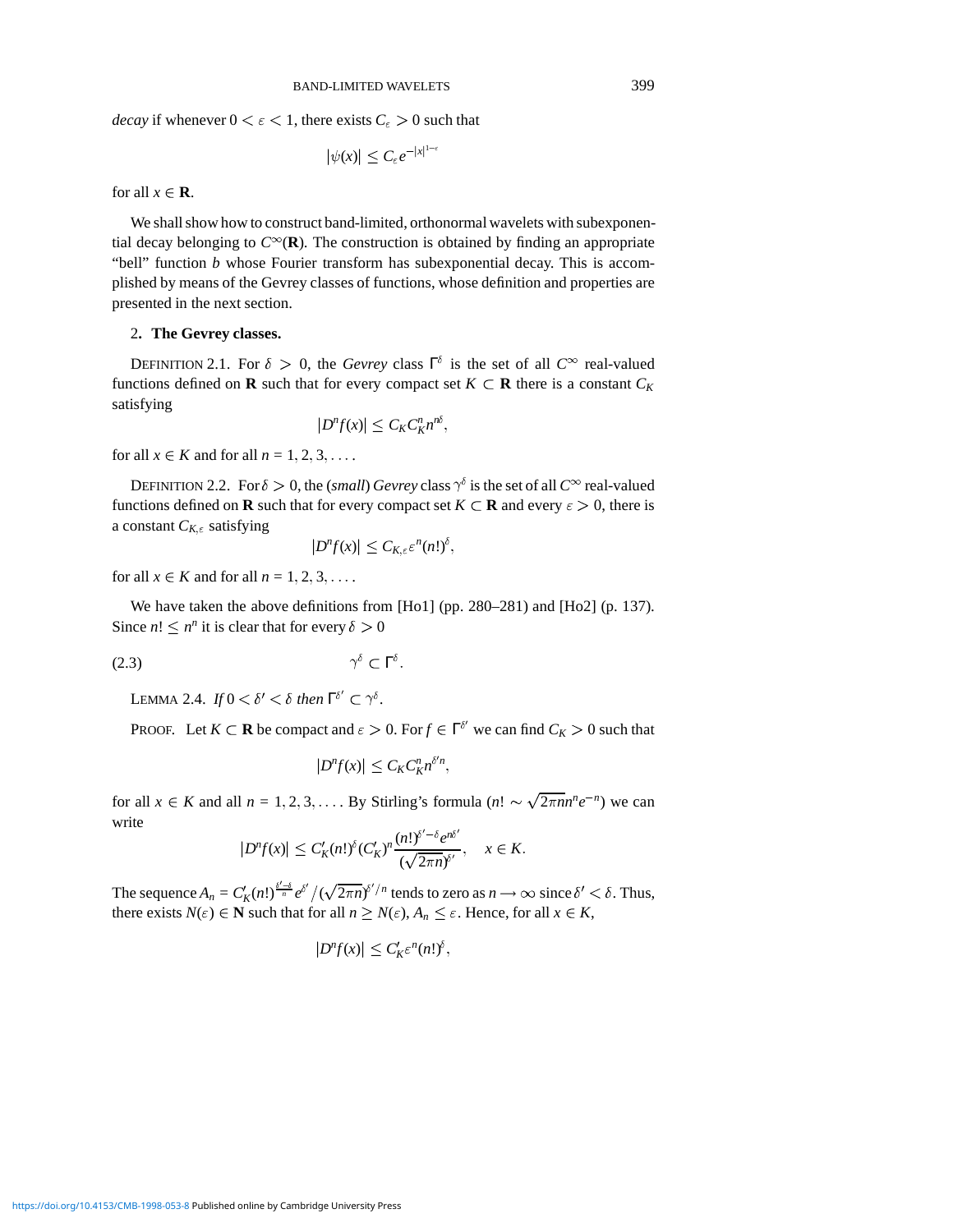for all  $n \ge N(\varepsilon)$ . This inequality is also true for  $n = 1, 2, ..., N(\varepsilon) - 1$  by enlarging the constant if necessary.

The Gevrey classes satisfy  $\gamma^{\delta_1} \subset \gamma^{\delta_2}$  and  $\Gamma^{\delta_1} \subset \Gamma^{\delta_2}$  when  $0 < \delta_1 < \delta_2$ . When  $\delta > 1$ the classes  $\gamma^{\delta}$  and  $\Gamma^{\delta}$  contain "cutoff" functions. This follows from Theorem 1.3.5 in [Ho1]. We feel that it is worthwhile for the reader to present the essential ingredients of this result. With  $\chi = \chi_{[0,1]}$  write  $\chi_a = \frac{1}{a} \chi(\frac{x}{a})$ . For any sequence  $a_1 \ge a_2 \ge \cdots > 0$  such that  $a = \sum_{j=1}^{\infty} a_j < \infty$ , the function

$$
\varphi_k = \chi_{a_1} * \cdots * \chi_{a_k}
$$

belongs to  $C^{k-1}(\mathbf{R})$ , has support in [0, a] and converges as  $k \to \infty$  to a function  $\varphi \in$  $C^{\infty}(\mathbf{R})$ , with support in [0, *a*], such that  $\int_{\mathbf{R}} \varphi(x) dx = 1$  and

$$
(2.5) \t |D^n \varphi(x)| \leq \frac{2^n}{a_1 \cdots a_n}.
$$

By taking  $a_n = n^{-\delta}$  in the above construction it follows that  $\varphi \in \Gamma^{\delta}$  when  $\delta > 1$ . (Observe that in this case  $\sum_{n=1}^{\infty} n^{-\delta}$  is a convergent series.)

This result shows that there are "cutoff" functions in every class  $\Gamma^{\delta}$  and  $\gamma^{\delta}$  when  $\delta$  > 1. A modification of the above regularization procedure shows that there exists a "cutoff" function which belongs to every  $\Gamma^{\delta}$  and  $\gamma^{\delta}$  for all  $\delta > 1$ .

**PROPOSITION 2.6.** *For every*  $a > 0$  *there exists*  $\varphi_a \in \Gamma^{\delta}$  *for every*  $\delta > 1$ *. Moreover,*  $\varphi_a \geq 0$ , sup  $\varphi_a \subset [-a, a]$  *and*  $\int_{\mathbf{R}} \varphi_a(x) dx = \pi/2$ .

PROOF. Since  $\Gamma^{\delta}$  is invariant under dilations and multiplication by constants, it is enough to show the result for  $a = 1$  and show that  $\int_{\mathbf{R}} \varphi_a(x) dx < \infty$ . Let *h* be an even function such that  $h \in C^{\infty}([-1, 1])$ ,  $h \ge 0$ , and  $\int_{-1}^{1} h(x) dx = 1$ . Choose  $\delta_m = 1 + \frac{1}{m}$  and let *Nm* be an increasing sequence of positive integers such that

$$
\sum_{n\geq N_m}\frac{1}{n^{\delta_m}}<\frac{1}{2^m}.
$$

Choose  $a_n = n^{-\delta_m}$  when  $N_m \le n \lt N_{m+1}$ . Observe that

$$
\sum_{n\geq N_1}a_n\leq \sum_{m=1}^{\infty}\frac{1}{2^m}=1.
$$

Define

$$
\varphi_{(n)} = h_{a_{N_1}} * h_{a_{N_1+1}} * \cdots * h_{a_n}
$$

where  $h_a(x) = \frac{1}{a}h(\frac{x}{a})$ , so that  $\int_R h_a(x) dx = 1$ . Obviously sup  $\varphi_{(n)} \subset [-1, 1]$ . We shall show that for every  $\delta > 1$ , there exists  $C = C_{\delta}$  such that for all  $x \in \mathbf{R}$  and all  $N =$  $1, 2, 3, \ldots,$ 

$$
(2.7) \t\t\t |D^N \varphi_{(n)}(x)| \leq C_{\delta}(C_{\delta})^N N^{\delta N},
$$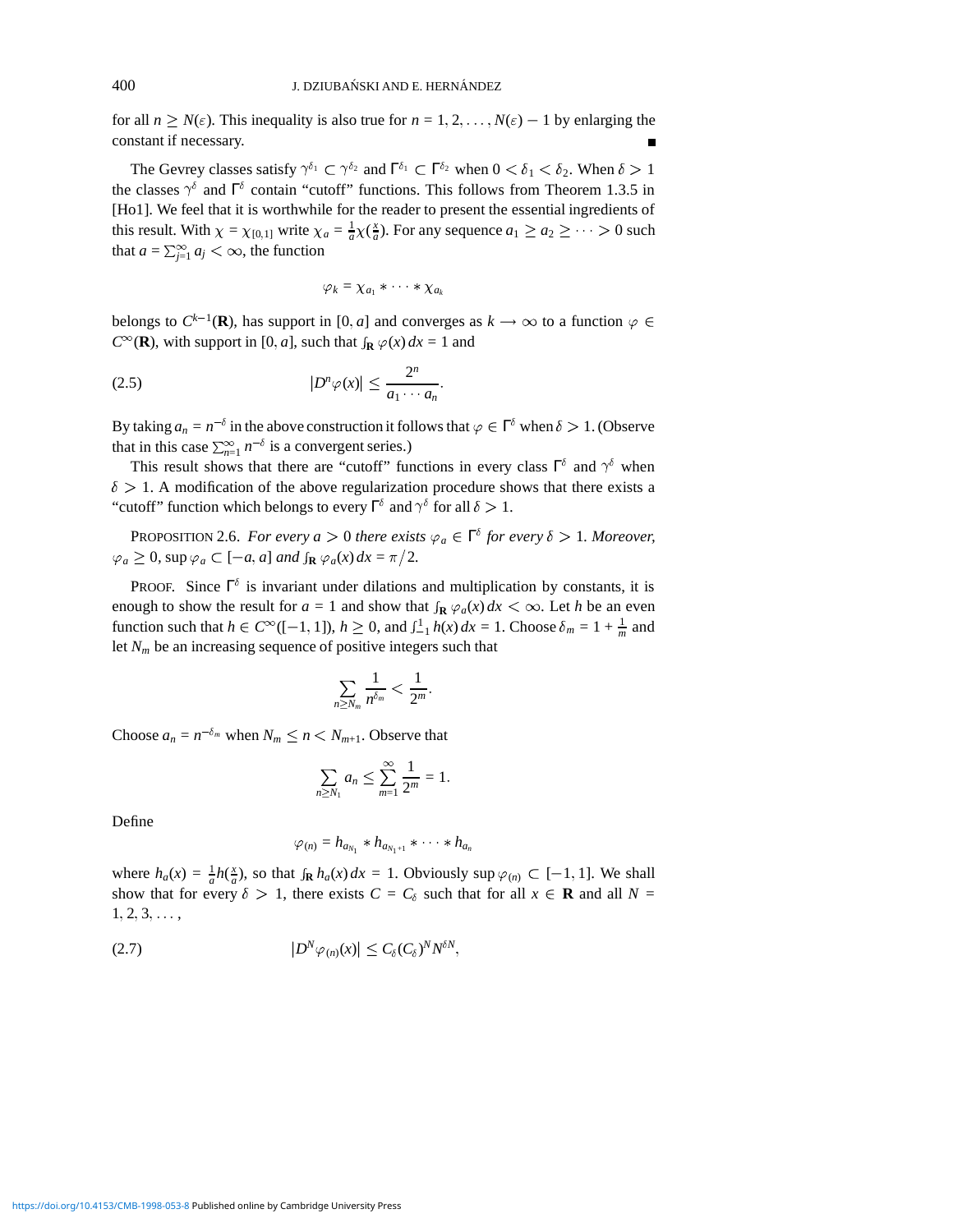for all  $n \ge n(C_\delta, N)$ . Take *m* and *n* so large that  $\delta_m < \delta$ , and  $N_m + N < n$ . Then,

$$
D^N \varphi_{(n)} = h_{a_{N_1}} * h_{a_{N_1+1}} * \cdots * h_{a_{N_m}} * Dh_{a_{N_m+1}} * \cdots * Dh_{N_m+N} * \cdots * h_{a_n}.
$$

We have

$$
||Dh_{a_n}||_1 = \frac{1}{a_n} \int_{\mathbf{R}} \frac{1}{a_n} |Dh\left(\frac{x}{a_n}\right)| dx \leq \frac{C}{a_n} \leq C n^{\delta_m}
$$

if  $n \geq N_m$ . Thus, using  $\int u * v = (\int u)(\int v)$ , and  $\int_{\mathbf{R}} h_a = 1$ , we deduce,

$$
|D^N \varphi_{(n)}(x)| \leq C^N (N_m + 1)^{\delta_m} \cdots (N_m + N)^{\delta_m}
$$
  
\n
$$
\leq C^N (N_m + N)^{\delta_m N} \leq C^N N_m^{\delta_m N} N^{\delta N}
$$
  
\n
$$
\leq C^N N_m^{2N} N^{\delta N} \leq C_{\delta} (C_{\delta})^N N^{\delta N},
$$

where  $C_{\delta} = CN_m^2$  (observe that  $N_m$  depends on  $\delta$ ). One can show that  $\{D^N \varphi_{(n)} : n = N_{1,...}\}$ is a Cauchy sequence for every  $N = 0, 1, 2, \ldots$  Thus,  $\varphi_{(n)}$  converges to a function  $\varphi$  which satisfies 2.7 with  $\varphi_{(n)}$  replaced by  $\varphi$ . Hence,  $\varphi \in \Gamma^{\delta}$  for all  $\delta > 1$  and  $\sup \varphi \subset [-1, 1].$ 

The behaviour of the Fourier transforms of functions with compact support that are contained in  $\gamma^{\delta}$  is given in the following result.

PROPOSITION 2.8. *Let*  $\delta > 0$ . Suppose f is a function such that supf  $\subset [-A, A]$  and  $f \in \gamma^\delta.$  Then, for every  $B>0$  there exists a constant  $C_B$  such that

$$
|\hat{f}(z)| \leq C_B e^{A|\operatorname{Im}(z)|} e^{-B|\operatorname{Re} z|^{1/\delta}}, \quad z \in \mathbf{C}.
$$

Proposition 2.8 is a generalization of one of the implications in the Paley-Wiener theorem and its proof can be found in Lemma 12.7.4. of [Ho2].

**3. The construction.** For fixed  $a > 0$  choose a "cutoff" function  $\varphi_a$  as in Proposition 2.6. In particular,  $\varphi_a \in \Gamma^{\delta}$  for every  $\delta > 1$ . Set

$$
\theta_a(x) = \int_{-\infty}^x \varphi_a(t) dt.
$$

Observe that  $\theta_a \in \Gamma^{\delta}$  for every  $\delta > 1$ . As in [AWW] we consider  $S_a(x) = \sin(\theta_a(x))$  and  $C_a(x) = \cos(\theta_a(x))$ , so that

(3.1) 
$$
b_a(x) = S_a(x - \pi)C_{2a}(x - 2\pi), \quad a \leq \frac{\pi}{3},
$$

is a bell function associated with the interval  $[\pi, 2\pi]$  as considered in [AWW] or [BSW]. Let us assume for the moment (see Theorem 3.3 below) that  $S_a$  and  $C_a$  belong to  $\Gamma^{\delta}$  for every  $\delta > 1$ . Since  $\Gamma^{\delta}$  is an algebra (Proposition 8.4.1 in [Ho1]) and it is invariant under translations, it follows that  $b_a \in \Gamma^{\delta}$  for every  $\delta > 1$ . Extending  $b_a$  evenly to  $[-\infty, 0]$  it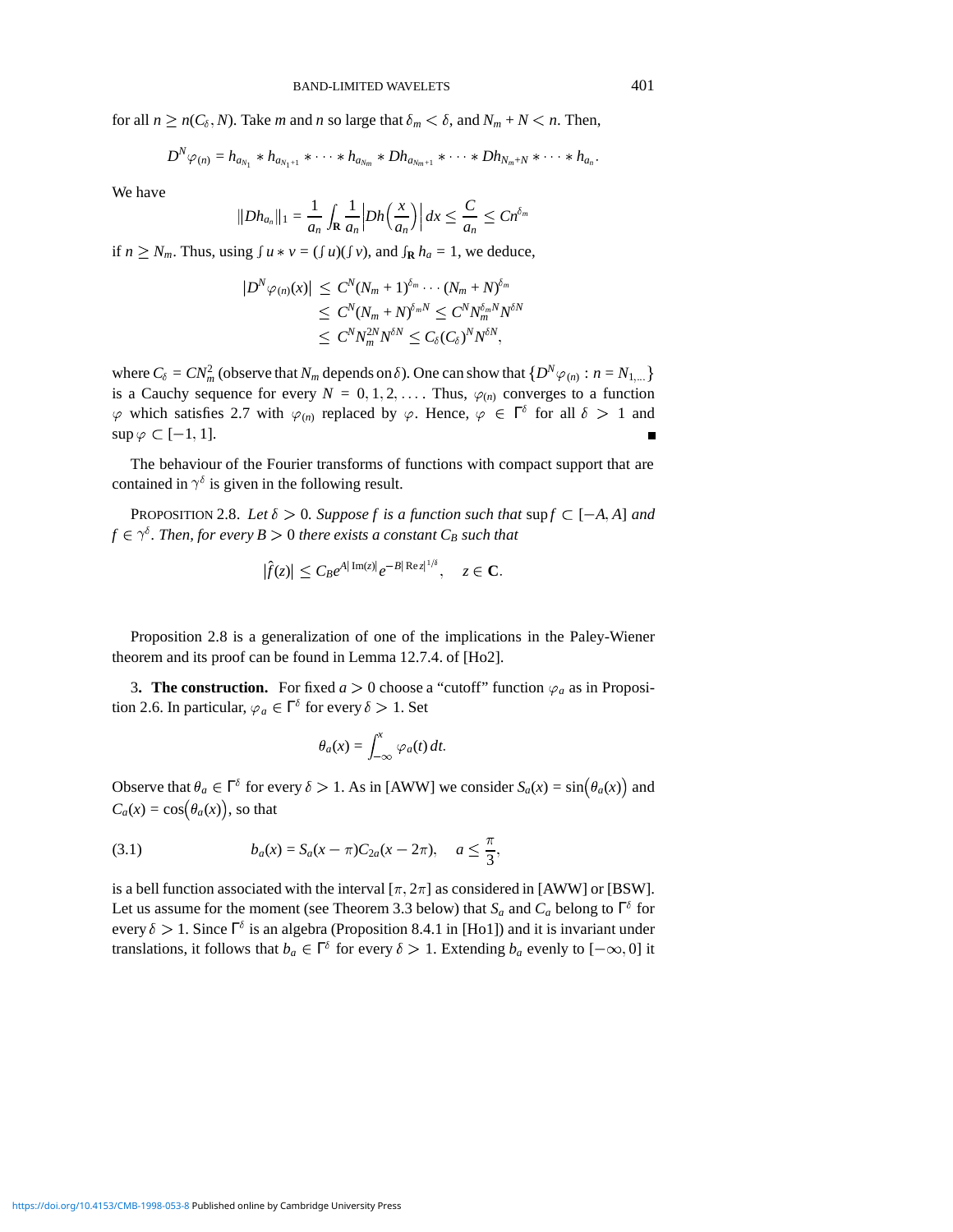is proved in [AWW] (see also Corollary 4.7 of Chapter 1 in [HW]) that the function  $\psi$ defined by

$$
\hat{\psi}_a(\xi) = e^{i\xi/2} b_a(\xi)
$$

is an orthonormal wavelet in  $L^2(\mathbf{R})$ .

The following result shows, as a particular case, that the functions  $S_a$  and  $C_a$ , constructed as the composition of the sine and cosine functions with  $\theta_a$ , belong to  $\Gamma^{\delta}$  for every  $\delta > 1$ .

**THEOREM 3.3.** Let  $\delta \geq 1$ . Suppose that F is an entire function and  $f \in \Gamma^{\delta}$ . Then,  $g(x) = F(f(x)) \in \Gamma^{\delta}$ .

PROOF. We have to show that for every compact set  $K \subset \mathbf{R}$  there is a constant  $C_0$ such that

$$
|D^Ng(x_0)|\leq C_0C_0^N N^{\delta N}
$$

for all  $x_0 \in K$  and all  $N = 1, 2, \ldots$ . Using the Taylor expansion we can write

$$
f(x) = \sum_{n=0}^{N} \frac{1}{n!} D^{n} f(x_0)(x - x_0)^{n} + R_N(x; x_0) \equiv f_N(x) + R_N(x).
$$

Obviously,  $D^N g(x_0) = D^N [F(f_N)](x_0)$ . By the assumption,  $F(f_N(z))$ ,  $z \in \mathbb{C}$ , is analytic, and by the Cauchy formula we can write

$$
D^{N}g(x_{0}) = \frac{N!}{2\pi i} \int_{\omega_{N}} \frac{F(f_{N}(z))}{(z - x_{0})^{N+1}} dz,
$$

where  $\omega_N = \{z \in \mathbf{C} : |z - x_0| = \frac{1}{2eC} N^{1-\delta}\}\$  and *C* is the constant such that  $|D^n f(x)| \le$  $CC^n n^{\delta n}$  for all  $x \in K$  and all  $n = 1, 2, \ldots$  If  $z \in \omega_N$ , we use Stirling's formula to obtain

$$
|f_N(z)| \leq \sum_{n=0}^N \frac{1}{n!} CC^n n^{\delta n} \Big(\frac{1}{2eC} N^{1-\delta}\Big)^n
$$
  

$$
\leq \sum_{n=0}^N \frac{1}{n!} Cn^{\delta n} \frac{1}{(2e)^n} N^{n-n\delta}
$$
  

$$
\leq C' \sum_{n=0}^N n^{\delta n-n} e^n \frac{1}{(2e)^n} N^{n-n\delta}
$$
  

$$
= C' \sum_{n=0}^N \frac{1}{2^n} \Big(\frac{n}{N}\Big)^{\delta n-n}.
$$

Since  $\delta \geq 1$ , we have  $|f_N(z)| \leq C' \sum_{n=0}^{\infty} \frac{1}{2^n} = 2C'$ . Since *F* is analytic we obtain  $|F(f_N(z))| \leq C''$  on  $\omega_N$ . Thus,

$$
|D^N g(x_0)| \leq \frac{N!}{2\pi} C'' \frac{2\pi}{2eC} N^{1-\delta} \Big(\frac{1}{2eC} N^{1-\delta}\Big)^{-(N+1)}
$$
  
 
$$
\leq C_1 N! (2eC)^N N^{(\delta-1)N}.
$$